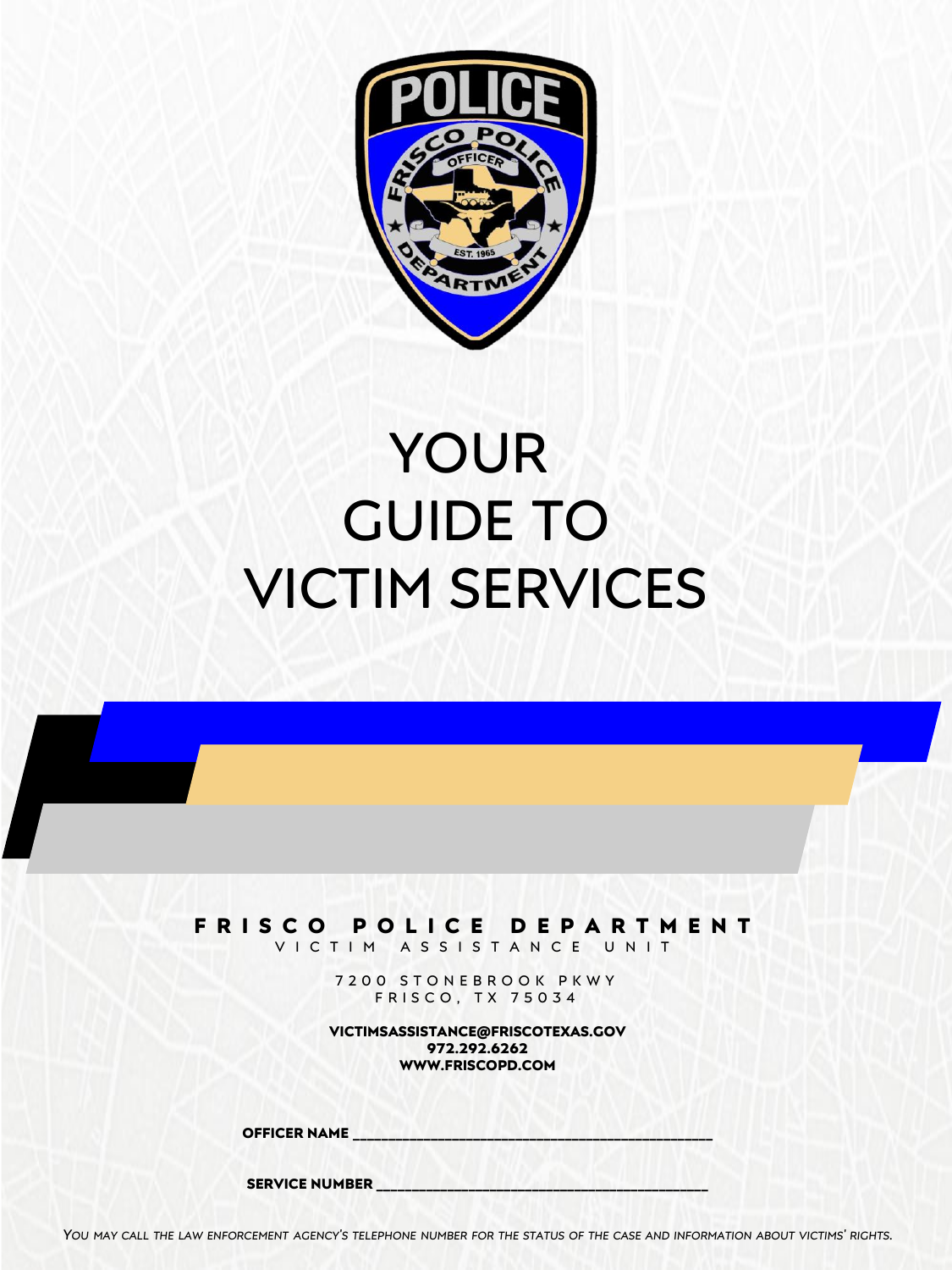# TABLE OF CONTENTS

| <b>Important Contacts</b>                     | 2                       |
|-----------------------------------------------|-------------------------|
| <b>Victim Assistance Services</b>             | 3                       |
| Victim Information and Notification           | $\overline{\mathbf{3}}$ |
| <b>Rights of Crime Victims</b>                | $4 - 8$                 |
| <b>Investigation and Prosecution Diagram</b>  | 9                       |
| <b>Crime Victim Compensation</b>              | $10 - 11$               |
| Pseudonyms                                    | 12                      |
| Notice to Adult Victims of Family<br>Violence | 12                      |
| <b>Orders of Protection</b>                   | $13 - 14$               |
| <b>Abusive Behaviors</b>                      | 15                      |
| <b>Safety Planning</b>                        | 16-17                   |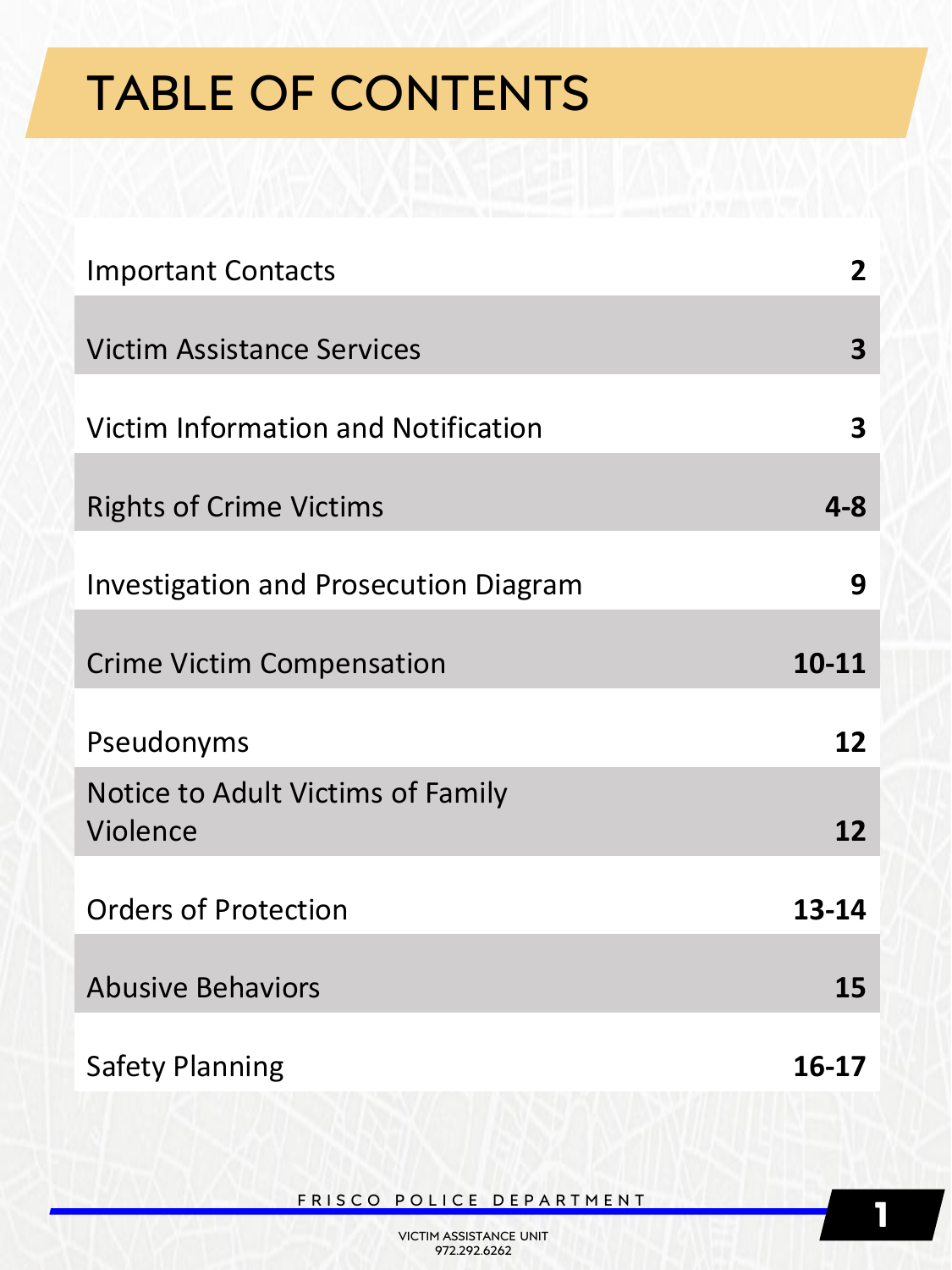## IMPORTANT CONTACTS

### DISTRICT ATTORNEY

| Collin County DA's Office<br>2100 Bloomdale Road, McKinney, TX 75071 | 972.548.4323 |
|----------------------------------------------------------------------|--------------|
| Denton County DA's Office                                            | 940.349.2600 |
| <b>Carroll Courts Building</b>                                       |              |
| 1450 E. McKinney, Denton, TX 76201                                   |              |
|                                                                      |              |
| <b>RESOURCES</b>                                                     |              |
| <b>CHETNA</b>                                                        | 888.924.3862 |
| Child and Family Guidance Center                                     | 214.351.3490 |
| Children's Advocacy Center of Collin County                          | 972.633.6600 |
| Children's Advocacy Center of Denton County                          | 972.317.2818 |
| Denton County Friends of the Family Shelter                          | 800.572.4031 |
| (Emergency Shelter, Relationship and Sexual Assault)                 |              |
| Hope's Door New Beginnings                                           | 972.276.0057 |
| (Family Violence Shelter and 24-hour hotline)                        |              |
| Journey of Hope Friend Support Center                                | 972.964.1600 |
| LASSA                                                                | 800.991.5153 |
| (Legal Aid for Survivors of Sexual Assault)                          |              |
| Legal Aid of Northwest Texas                                         | 972.542.9405 |
| LifePath Systems                                                     | 972.422.5939 |
| (Mental Health and Substance Abuse)                                  |              |
| <b>Mosaic Family Services</b>                                        | 214.821.5393 |
| (Domestic Violence and Human Trafficking)                            |              |
| Texas Muslim Women's Foundation                                      | 972.880.4192 |
| The Family Place                                                     | 214.941.1991 |
| (Relationship Violence)                                              |              |
| The Turning Point Rape Crisis Center                                 | 800.886.7273 |

### JAILS

Frisco Detention Facility 7200 Stonebrook Parkway, Frisco, TX 75034 Collin County Jail 4300 Community Avenue, McKinney, TX 75071 Denton County Jail 127 N. Woodrow Lane, Denton, TX 76204 972.292.6001 972.547.5200 940.349.1700

#### MEDICAL SERVICES

| <b>All Emergencies</b>                                    | $9 - 1 - 1$  |
|-----------------------------------------------------------|--------------|
| Baylor Scott and White - Frisco                           | 214.407.5000 |
| Baylor Scott and White Medical Center - Centennial Frisco | 469.764.8000 |
| Baylor Scott and White Medical Center - McKinney          | 469.814.2000 |
| Baylor Scott and White Medical Center - Plano             | 972.962.3333 |
| <b>Medical City Frisco</b>                                | 972.991.9504 |
| <b>Medical City McKinney</b>                              | 972.596.6800 |
| <b>Medical City Plano</b>                                 | 972.547.8000 |
| Texas Health Hospital Denton                              | 940.898.7000 |
| Texas Health Hospital Frisco                              | 469.495.2000 |
| Texas Health Hospital Plano                               | 972.981.8000 |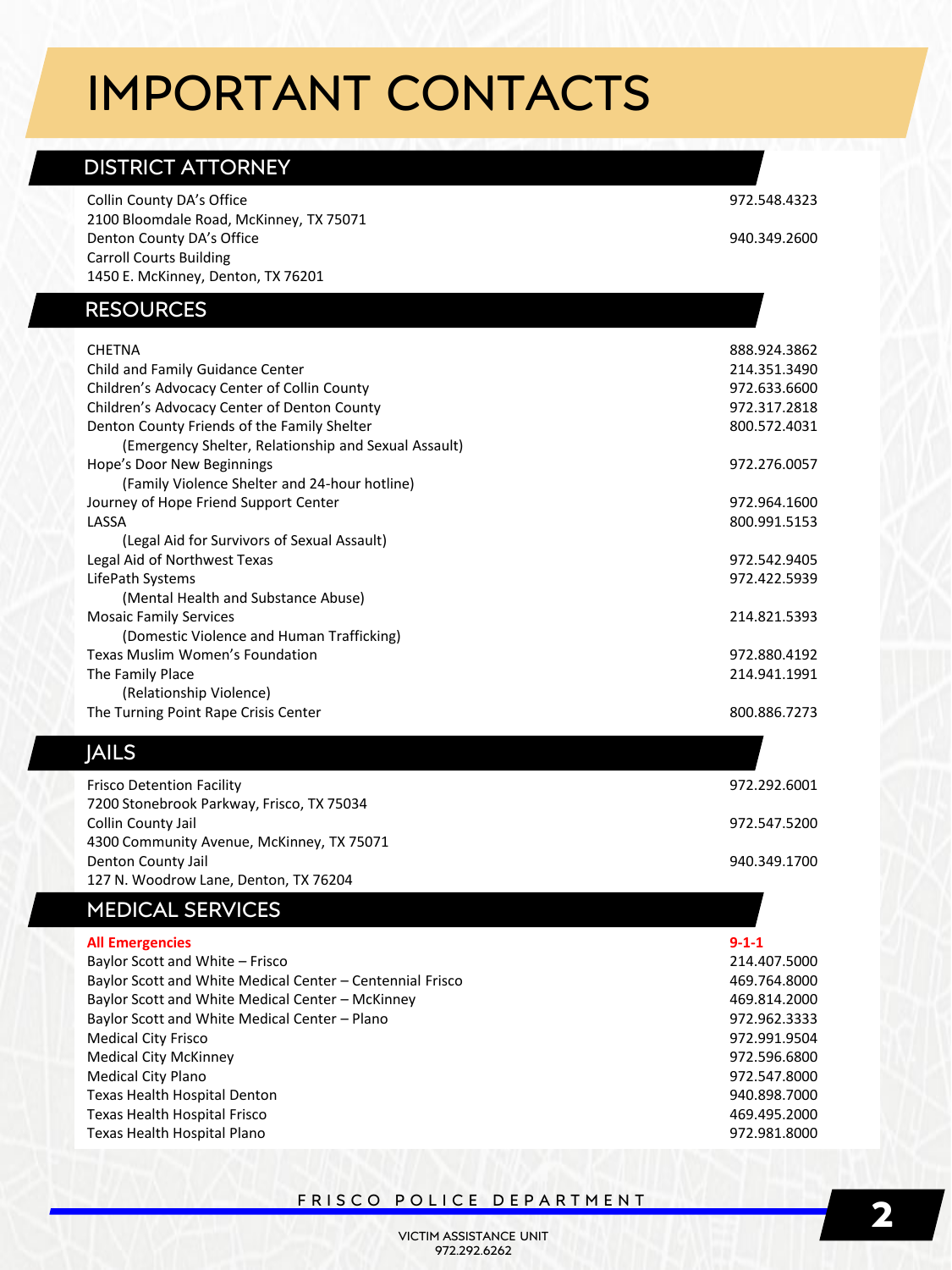# VICTIM ASSISTANCE SERVICES

This brochure is provided to assist you in understanding the criminal justice process and obtaining services.

The Victim Assistance Program has been implemented to aid crime victims and their families. Services provided include:

- **‣** Crisis counseling/short-term counseling to victims and their families
- **‣** Criminal Justice Support criminal justice system information referral to assigned detective status of case information – arrest notification – court accompaniment – assistance with a protective order
- Information and referral to local social service providers
- **‣** Notification and assistance in filing for Crime Victims' Compensation
- **‣** Assistance with evidence return
- **‣** Personal advocacy
- **‣** Training for police officers, community groups and other agencies.

### VINE Victim Information and Notification Everyday (For offenders held in County jail)

Call VINE 24 hours a day for information on county jail status and court events. Make Texas VINE part of your safety plan. The suspect/offender will not know you are registered with Texas VINE. However, do not depend only on Texas VINE, or any single program, for your protection. Toll free 877-894- 8463.

### IVSS Integrated Victim Services System (For offenders held in a Texas Department of Criminal Justice prison)

If an offender is transferred to the Texas Department of Criminal Justice (post-conviction, State jail custody), it is important to then register with IVSS. Those currently registered with VINE at the County level, WON'T be automatically registered with IVSS when the offender transfers to TDCJ custody. IVSS provides 24/7 access to limited offender information and ability to update contact information, from any device with internet access. The public portal can be accessed at https://ivss.tdcj.texas.gov. TDCJ Victim Services Division staff can also be reached at (800) 848-4284 or victim.svc@tdcj.texas.gov.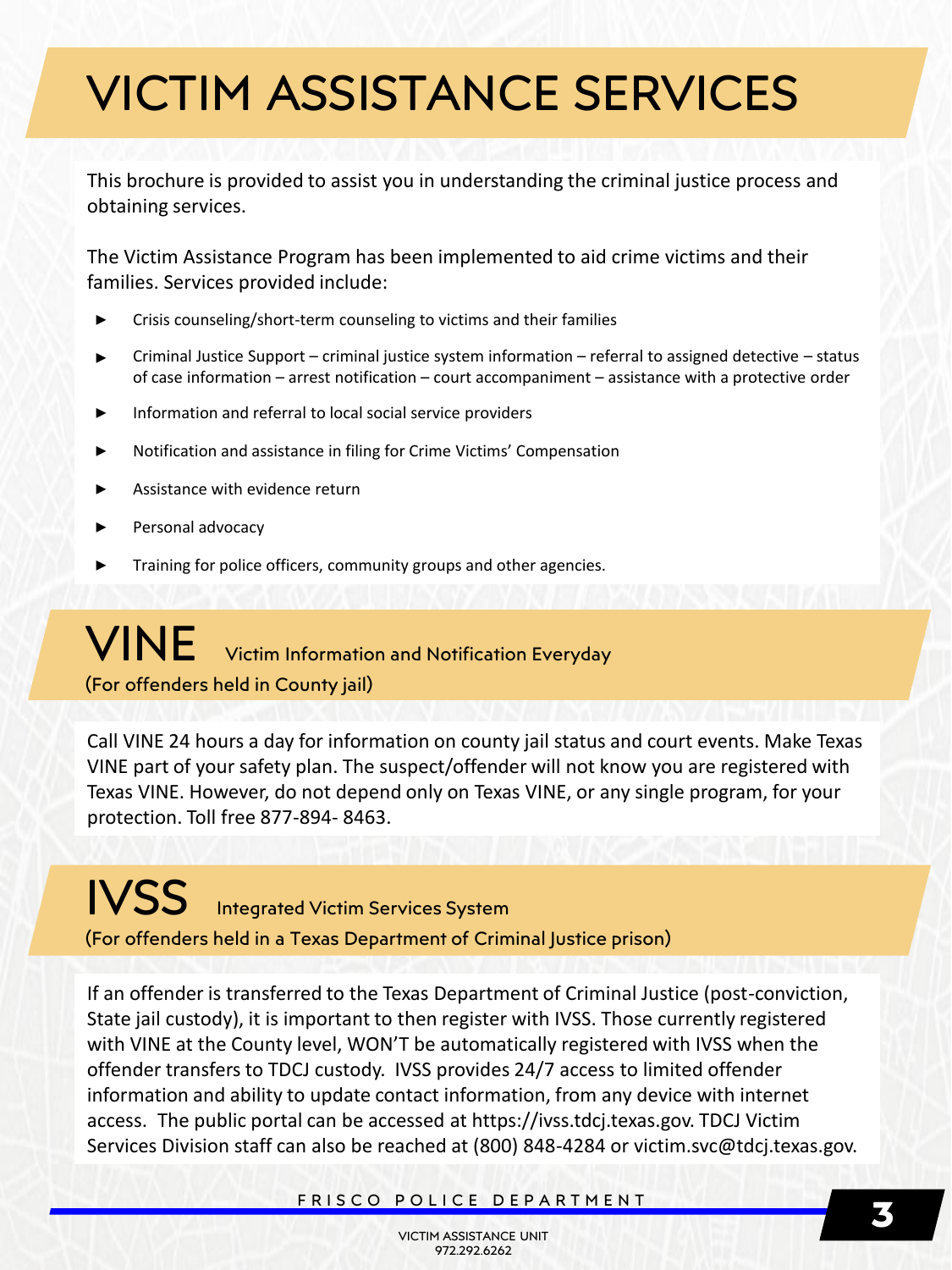#### As defined by Article 56A.001 of the Texas Criminal Code of Procedure:

"**Victim**" means a person who has suffered personal injury or death as a result of the criminal conduct of another, and who has been the victim of a sexual assault, kidnapping, aggravated robbery, trafficking of persons, or injury to a child, elderly individual, or disabled individual.

"**Guardian of a victim**" means a person who is the legal guardian of the victim, regardless of whether the legal relationship between the guardian and victim exists because of the age of the victim or the physical or mental incompetency of the victim.

"**Close relative of a deceased victim**" means a person who was the spouse of a deceased victim at the time of the victim's death, or is a parent or adult brother, sister, or child of a deceased victim.

Per Article 56A.051 of the Texas Code of Criminal Procedure, a victim, guardian of a victim, or close relative of a deceased victim is entitled to the following rights within the criminal justice system:

- **‣** The right to receive from a law enforcement agency adequate protection from harm and threats of harm arising from cooperation with prosecution efforts;
- The right to have the magistrate consider the safety of the victim or the victim's family in setting the amount of bail for the defendant;
- **‣** If requested, the right to be informed by the attorney representing the state of relevant court proceedings, including appellate proceedings, and to be informed if those proceedings have been canceled or rescheduled before the event; and by an appellate court of the court's decisions, after the decisions are entered but before the decisions are made public;
- **‣** When requested, the right to be informed by a peace officer concerning the defendant's right to bail and the procedures in criminal investigations; and by the office of the attorney representing the state concerning the general procedures in the criminal justice system, including general procedures in guilty plea negotiations and arrangements, restitution, and the appeals and parole process;
- **‣** The right to provide pertinent information to a community supervision and corrections department conducting a presentencing investigation concerning the impact of the offense on the victim and the victim's family by testimony, written statement, or any other manner before any sentencing of the defendant;
- **‣** The right to receive information regarding compensation to victims of crime as provided by Chapter 56B, including information related to the costs that may be compensated under that chapter and the amount of compensation, eligibility for compensation, and procedures for application for compensation under that chapter, the payment for a forensic medical examination under Article 56A.252 for a victim of an alleged sexual assault, and when requested, to referral to available social service agencies that may offer additional assistance;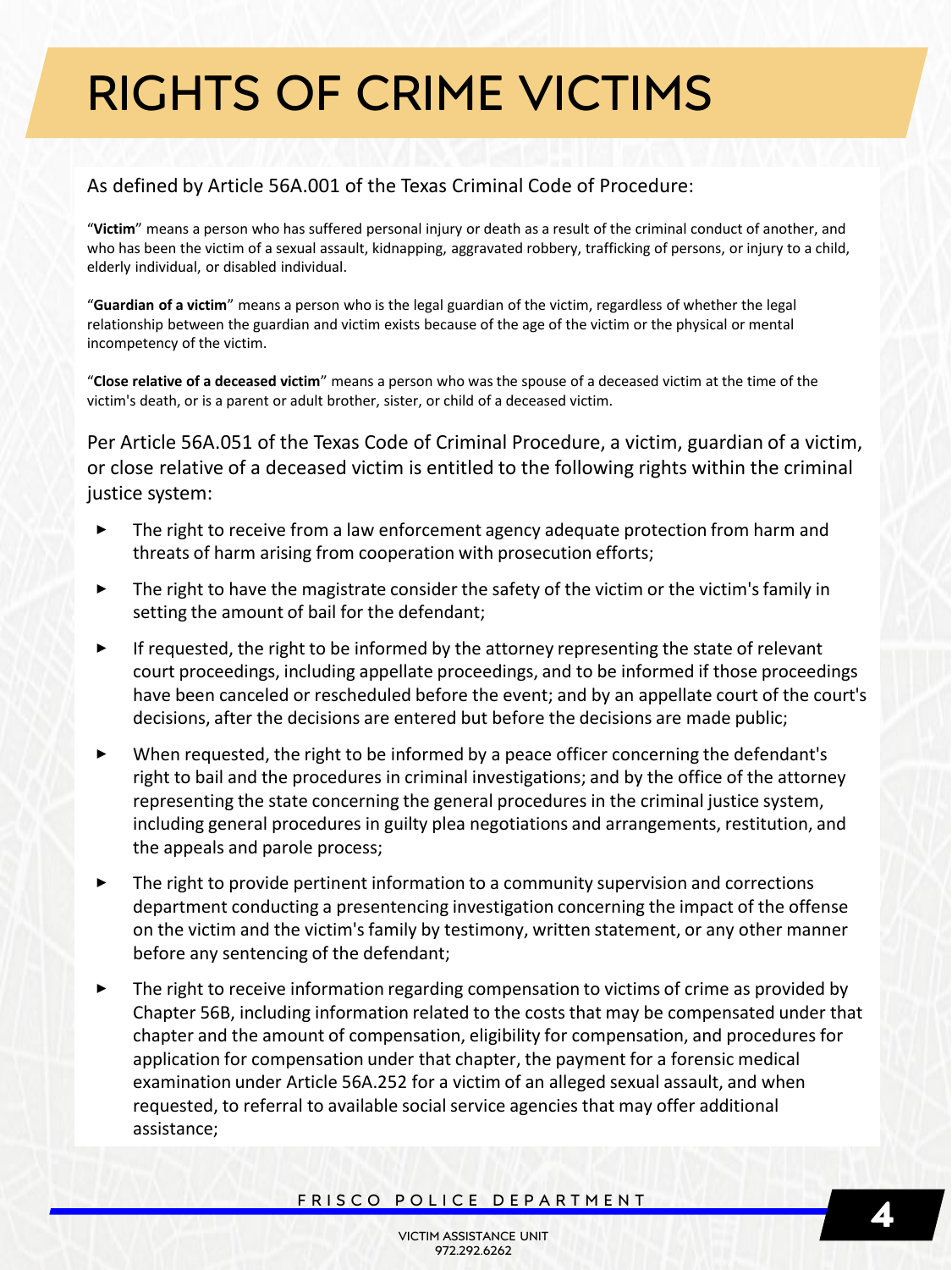- **‣** The right to be informed, on request, of parole procedures; participate in the parole process; provide to the board for inclusion in the defendant's file information to be considered by the board before the parole of any defendant convicted of any offense subject to this chapter; and be notified, if requested, of parole proceedings concerning a defendant in the victim's case and of the defendant's release;
- **‣** The right to be provided with a waiting area, separate or secure from other witnesses, including the defendant and relatives of the defendant, before testifying in any proceeding concerning the defendant; if a separate waiting area is not available, other safeguards should be taken to minimize the victim's contact with the defendant and the defendant's relatives and witnesses, before and during court proceedings;
- **‣** The right to the prompt return of any of the victim's property that is held by a law enforcement agency or the attorney representing the state as evidence when the property is no longer required for that purpose;
- **‣** The right to have the attorney representing the state notify the victim's employer, if requested, that the victim's cooperation and testimony is necessary in a proceeding that may require the victim to be absent from work for good cause;
- **‣** The right to request victim-offender mediation coordinated by the victim services division of the department;
- **‣** The right to be informed of the uses of a victim impact statement and the statement's purpose in the criminal justice system as described by Subchapter D, to complete the victim impact statement, and to have the victim impact statement considered by the attorney representing the state and the judge before sentencing or before a plea bargain agreement is accepted; and by the board before a defendant is released on parole;
- ► For a victim of an assault or sexual assault who is younger than 17 years of age or whose case involves family violence, as defined by Section 71.004, Family Code, the right to have the court consider the impact on the victim of a continuance requested by the defendant; if requested by the attorney representing the state or by the defendant's attorney, the court shall state on the record the reason for granting or denying the continuance; and
- **‣** If the offense is a capital felony, the right to receive by mail from the court a written explanation of defense-initiated victim outreach if the court has authorized expenditures for a defense-initiated victim outreach specialist; not be contacted by the victim outreach specialist unless the victim, guardian, or relative has consented to the contact by providing a written notice to the court; and designate a victim service provider to receive all communications from a victim outreach specialist acting on behalf of any person.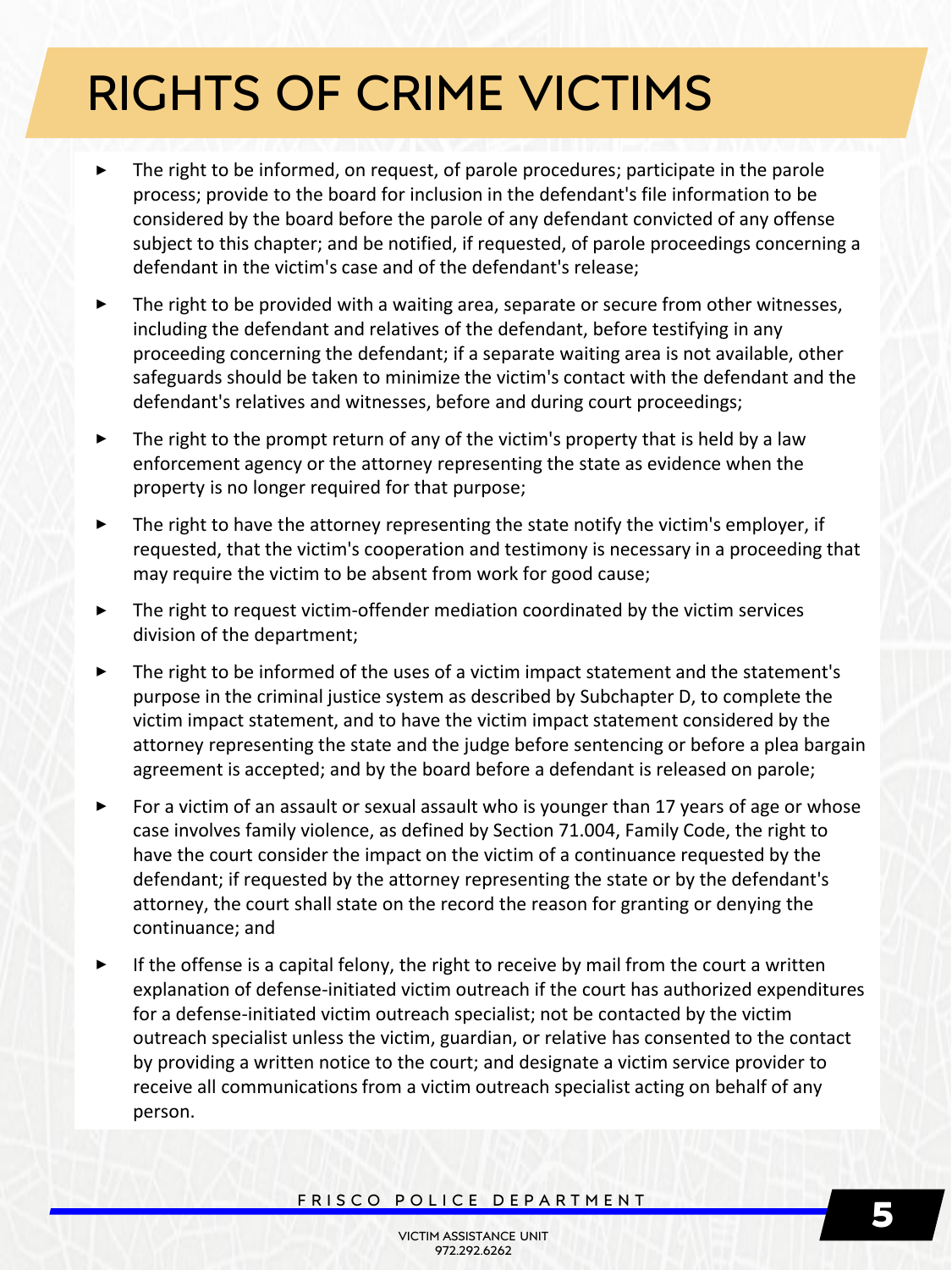Per Art. 56A.052(a) of the Texas Code of Criminal Procedure, if the offense is a sexual assault, a victim, guardian of a victim, or close relative of a deceased victim is entitled to the following rights within the criminal justice system:

- **‣** if requested, the right to a disclosure of information regarding any evidence that was collected during the investigation of the offense, unless disclosing the information would interfere with the investigation or prosecution of the offense, in which event the victim, guardian, or relative shall be informed of the estimated date on which that information is expected to be disclosed; and the status of any analysis being performed of any evidence described herein;
- **‣** if requested, the right to be notified at the time a request is submitted to a crime laboratory to process and analyze any evidence that was collected during the investigation of the offense; at the time of the submission of a request to compare any biological evidence collected during the investigation of the offense with DNA profiles maintained in a state or federal DNA database; and of the results of the comparison described herein, unless disclosing the results would interfere with the investigation or prosecution of the offense, in which event the victim, guardian, or relative shall be informed of the estimated date on which those results are expected to be disclosed;
- **‣** if requested, the right to counseling regarding acquired immune deficiency syndrome (AIDS) and human immunodeficiency virus (HIV) infection; and
- ► for the victim, the right to testing for acquired immune deficiency syndrome (AIDS), human immunodeficiency virus (HIV) infection, antibodies to HIV, or infection with any other probable causative agent of AIDS; and a forensic medical examination to the extent provided by Subchapters F and G if, within 120 hours of the offense: the offense is reported to a law enforcement agency; or a forensic medical examination is otherwise conducted at a health care facility.

*Article 56A.052(b) and (c) of the Texas Code of Criminal Procedure states that a victim, guardian of a victim, or close relative of a deceased victim who requests to be notified (as described above) must provide a current address and phone number to the attorney representing the state and the law enforcement agency that is investigating the offense. The victim, guardian, or relative must inform the attorney representing the state and the law enforcement agency of any change in the address or phone number. A victim, guardian of a victim, or close relative of a deceased victim may designate a person, including an entity that provides services to victims of sexual assault, to receive any notice requested.*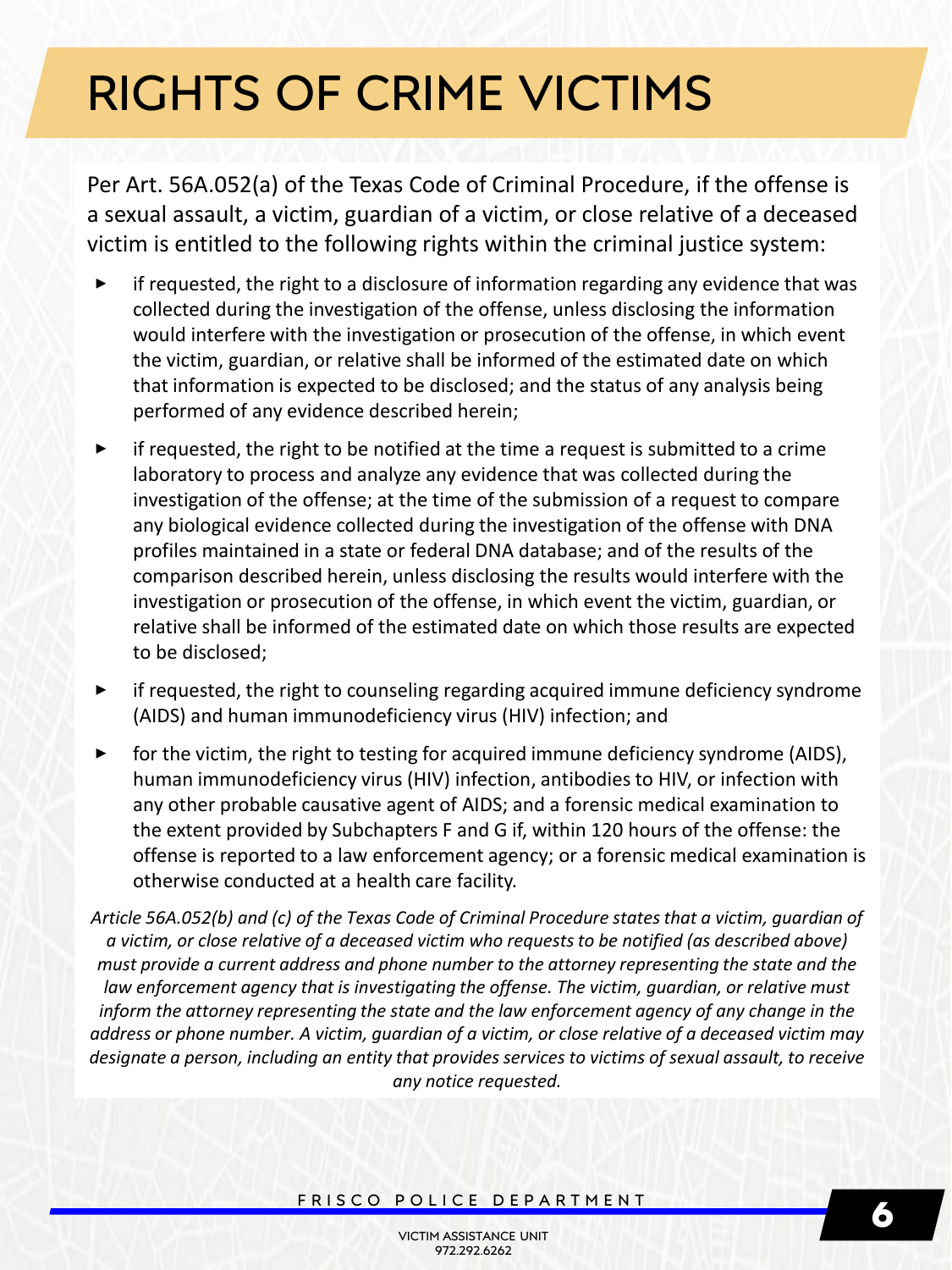Per Art. 56A.052(d) of the Texas Code of Criminal Procedure, a victim of Trafficking of Persons, Continuous Trafficking of Persons, Continuous Sexual Abuse of a Young Child or Children, Indecency with a Child, Sexual Assault, Aggravated Sexual Assault, Stalking, or Compelling, or a parent or guardian of the victim, if the victim is younger than 18 years of age or an adult ward, is entitled to the following rights within the criminal justice system:

- The right to be informed that the victim or, if the victim is younger than 18 years of age or an adult ward, the victim's parent or guardian or another adult acting on the victim's behalf, as applicable, may file an application for a protective order under Article 7B.001; of the court in which the application for a protective order may be filed; [and] that, on request of the victim or, if the victim is younger than 18 years of age or an adult ward, on request of the victim's parent or guardian or another adult acting on the victim's behalf, [as applicable, and subject to the Texas Disciplinary Rules of Professional Conduct,] the attorney representing the state may, subject to the Texas Disciplinary Rules of Professional Conduct, file the application for a protective order on behalf of the requestor [victim]; and that, subject to the Texas Disciplinary Rules of Professional Conduct, the attorney representing the state generally is required to file the application for a protective order with respect to the victim if the defendant is convicted of or placed on deferred adjudication community supervision for the offense;
- **‣** The right to request that the attorney representing the state, subject to the Texas Disciplinary Rules of Professional Conduct, file an application for a protective order described by Subdivision (1); and be notified when the attorney representing the state files an application for a protective order under Article 7B.001;
- **‣** If the victim or the victim's parent or guardian, as applicable, is present when the defendant is convicted or placed on deferred adjudication community supervision, the right to be given by the court the information described by Subdivision (1); and file an application for a protective order under Article 7B.001 immediately following the defendant's conviction or placement on deferred adjudication community supervision if the court has jurisdiction over the application; and
- **‣** If the victim or the victim's parent or guardian, as applicable, is not present when the defendant is convicted or placed on deferred adjudication community supervision, the right to be given by the attorney representing the state the information described by Subdivision (1).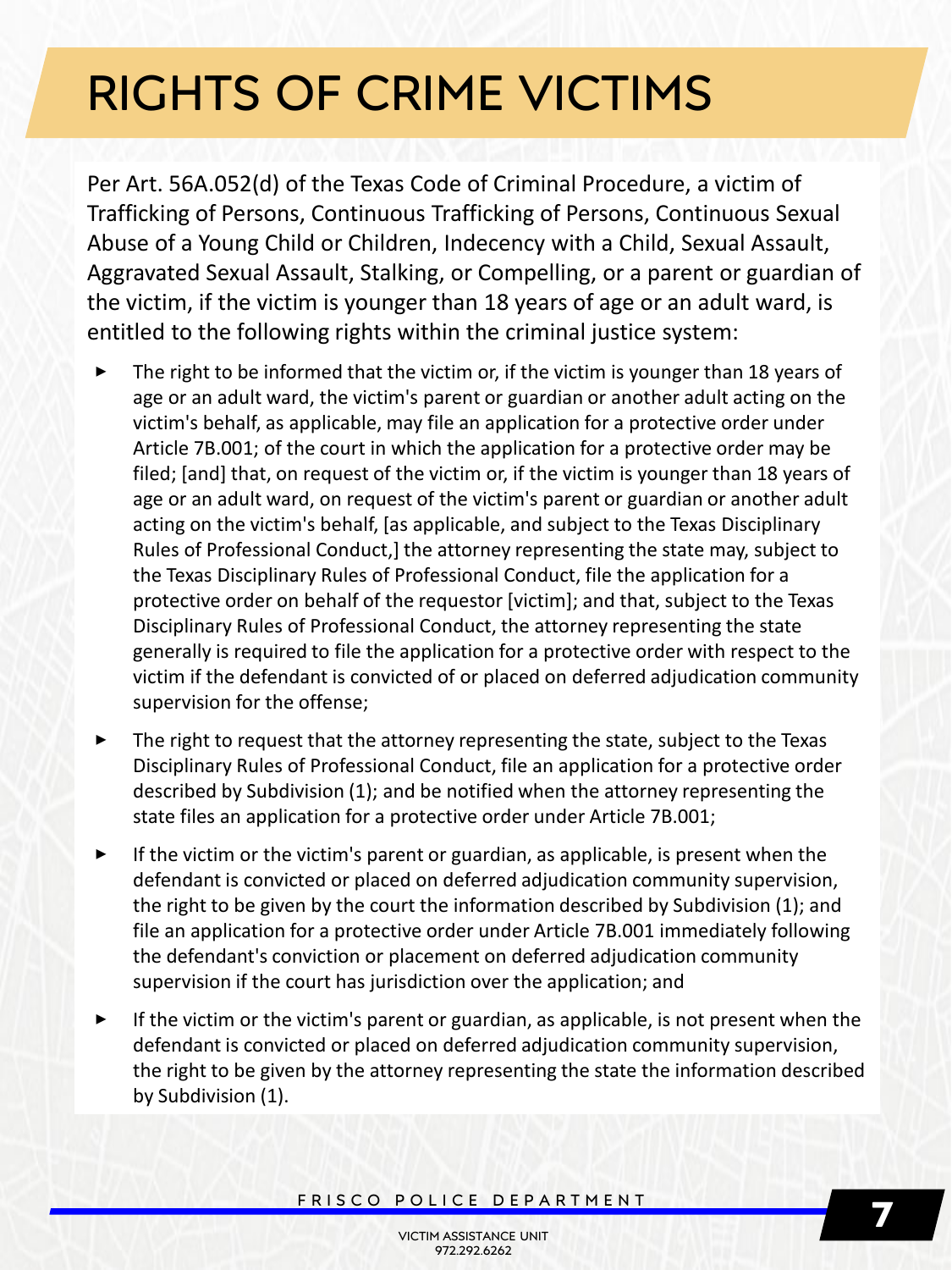Per Art. 56A.052(e) of the Texas Code of Criminal Procedure, a victim of Trafficking of Persons, Continuous Trafficking of Persons, or Compelling Prostitution, or a parent or guardian of the victim, if the victim is younger than 18 years of age or an adult ward, is entitled to be informed that the victim may petition for an order of nondisclosure of criminal history record information under Section 411.0728, Government Code, if the victim:

- **‣** Has been convicted of or placed on deferred adjudication community supervision for an offense described by Subsection (a)(1) of that section; and
- **‣** Committed that offense solely as a victim of an offense under Section 20A.02, 20A.03, or 43.05, Penal Code.

Article 56A.053 of the Texas Code of Criminal Procedure:

**‣** Stipulates that a judge, attorney representing the state, peace officer, or law enforcement agency is not liable for a failure or inability to provide a right granted herein.

Art. 56A.3515 of the Texas Code of Criminal Procedure:

**‣** Requires a peace officer conducting the interview of a victim reporting a sexual assault, other than a victim who is a minor, to offer the victim the opportunity to have an advocate from a sexual assault program present during the interview.

Requires a peace officer conducting the interview to offer the victim the opportunity to have a crime victim liaison from the law enforcement agency, a peace officer who has completed a sexual assault training program, or a victim's assistance counselor from a state or local agency or other entity be present with the victim during the interview.

- **‣** Authorizes an advocate, liaison, officer, or counselor authorized to be present during an interview and provide the victim with:
	- $\sim$  counseling and support services; and
	- $\sim$  information regarding the rights of crime victims as found in Art 56A.051 CCP
- **‣** Prohibits the advocate, liaison, officer, or counselor and the sexual assault program or other entity providing the advocate, liaison, officer, or counselor from delaying or otherwise impeding the interview process.
- **‣** Requires a sexual assault program providing an advocate described above to pay all costs associated with providing the advocate; or requires an entity providing a victim's assistance counselor described above to pay all costs associated with providing the counselor.
- **‣** Provides that a peace officer or law enforcement agency that provides an advocate, liaison, officer, or counselor with access to a victim reporting a sexual assault is not subject to civil or criminal liability for providing that access.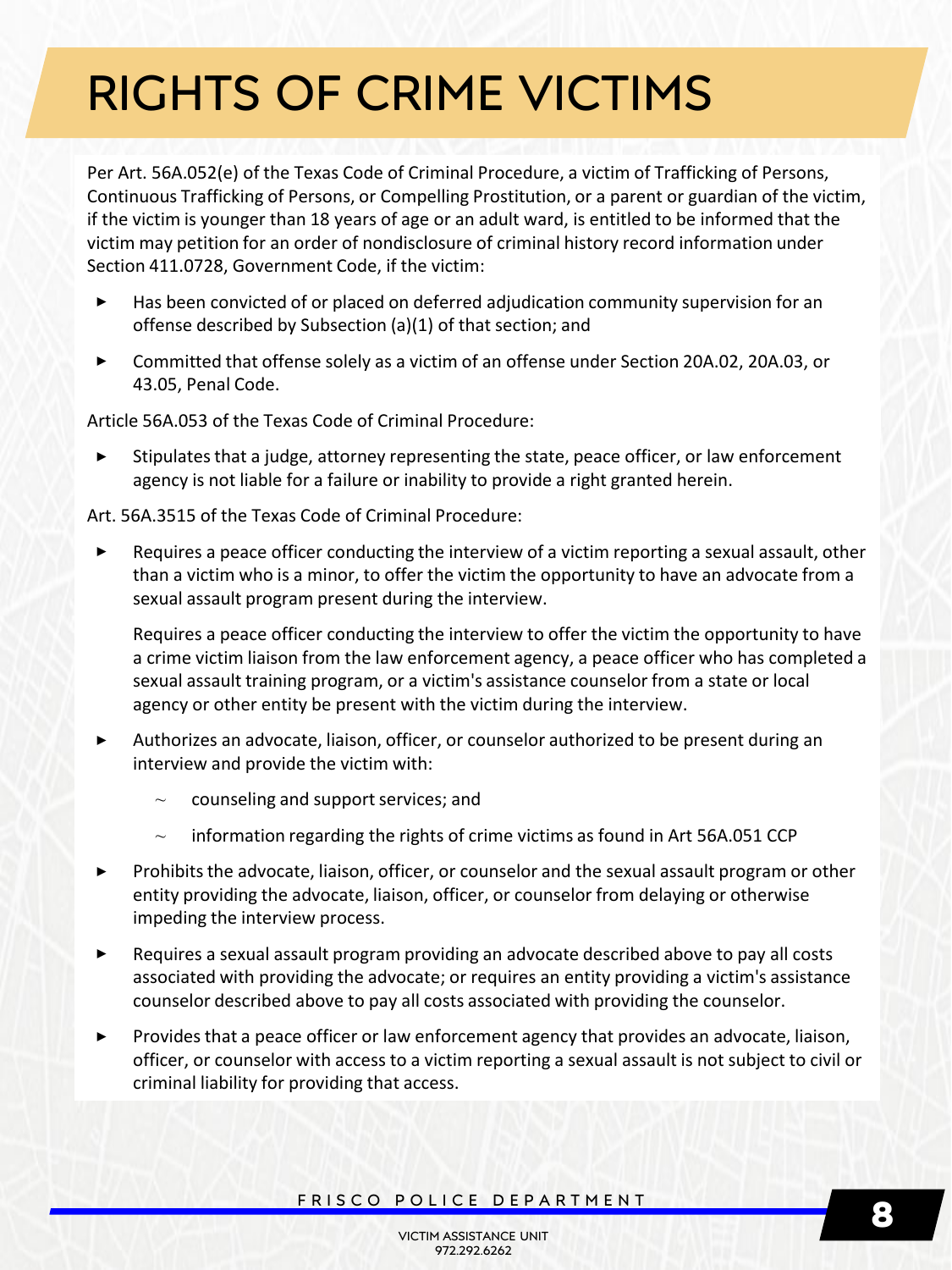

| <b>COMPLAINT &amp; AFFIDAVIT</b> | Formal allegation and sworn statement by victims and witnesses as to what happened. Possibility that complaint may not be accepted, and no further<br>charges will by pursued by the State.                                                                                                                                                                                                                                                                                      |
|----------------------------------|----------------------------------------------------------------------------------------------------------------------------------------------------------------------------------------------------------------------------------------------------------------------------------------------------------------------------------------------------------------------------------------------------------------------------------------------------------------------------------|
| <b>MAGISTRATE</b>                | Official with limited judicial authority. Decides if there appears to be enough evidence (probably cause) to continue to detain an accused and/or set<br>bond amount.                                                                                                                                                                                                                                                                                                            |
| <b>GRAND JURY</b>                | Jury which decides if there appears to be enough evidence to indict (formally charge) the accused of a felony offense.                                                                                                                                                                                                                                                                                                                                                           |
| <b>INDICTMENT</b>                | Formal charging document handed down by the Grand Jury charging the accused with the offense.                                                                                                                                                                                                                                                                                                                                                                                    |
| <b>NO BILL</b>                   | Decision that there is not enough evidence to make an indictment.                                                                                                                                                                                                                                                                                                                                                                                                                |
| <b>ARRAIGNMENT</b>               | Defendant brought before court, advised of charges and rights, bail set if applicable (bail is an amount of money set by the court that if the defendant<br>can pay it, enables the defendant to get out of jail while waiting to go to trial); and lawyer for the defendant is appointed, if applicable.                                                                                                                                                                        |
| <b>PRE-TRIAL</b>                 | A court hearing, taking place before the trial, to make certain decisions relating to the trial.                                                                                                                                                                                                                                                                                                                                                                                 |
| <b>PRE-TRAL SUPERVISION</b>      | In some instances, the court may place the defendant under supervision of the Community Supervision and Corrections Department (adult probation<br>department) or another appropriate agency while awaiting trial. Specific conditions are assigned which must be followed by the defendant.                                                                                                                                                                                     |
| <b>PLEA BARGAIN</b>              | An agreement between the prosecution and the defense as to what punishment will be entered against the accused. If the judge agrees with the<br>arranged plea bargain, there is not trial.                                                                                                                                                                                                                                                                                       |
| <b>PRE-SENTENCE</b>              | A pre-sentence investigation report (PSI) may be prepared before plea bargaining or before sentencing following a trial. The PSI provides information<br>about the offender, the crime committed and the impact of the crime on the victim(s). You provide information to a community supervision officer<br>about how the crime has affected you.                                                                                                                               |
| <b>VICTIM IMPACT STATEMENT</b>   | A Victim Impact Statement (VIS) can be made in person in front of a defendant after sentencing has been imposed in open court. This is your<br>opportunity to speak to the defendant about the impact of what has happened to you. If the offender is later sent to prison and considered for parole,<br>your VIS will be considered then too. Contact the prosecuting attorney.                                                                                                 |
| <b>DEFERRED ADJUDICATION</b>     | A defendant may be placed under supervision and required to complete certain conditions are met, the charges against the defendant are dismissed.                                                                                                                                                                                                                                                                                                                                |
| <b>PAROLE</b>                    | Early release from prison with supervision. Decision is made by parole board members.                                                                                                                                                                                                                                                                                                                                                                                            |
| <b>MANDATORY RELEASE</b>         | Required early release from prison with supervision. Most sentences have a period of time that when served, the inmate must be released with<br>supervision.                                                                                                                                                                                                                                                                                                                     |
| <b>COMMUNITY SUPERVISION</b>     | Commonly referred to as probation. A defendant is required to complete certain conditions within a specified amount of time and if successfully<br>completed a defendant will not have to serve any time in jail/prison. Failure to complete conditions can result in the defendant being sentenced to<br>serve time in jail/prison. In some circumstances, a defendant can be ordered to serve a period of time in jail as a condition of being given community<br>supervision. |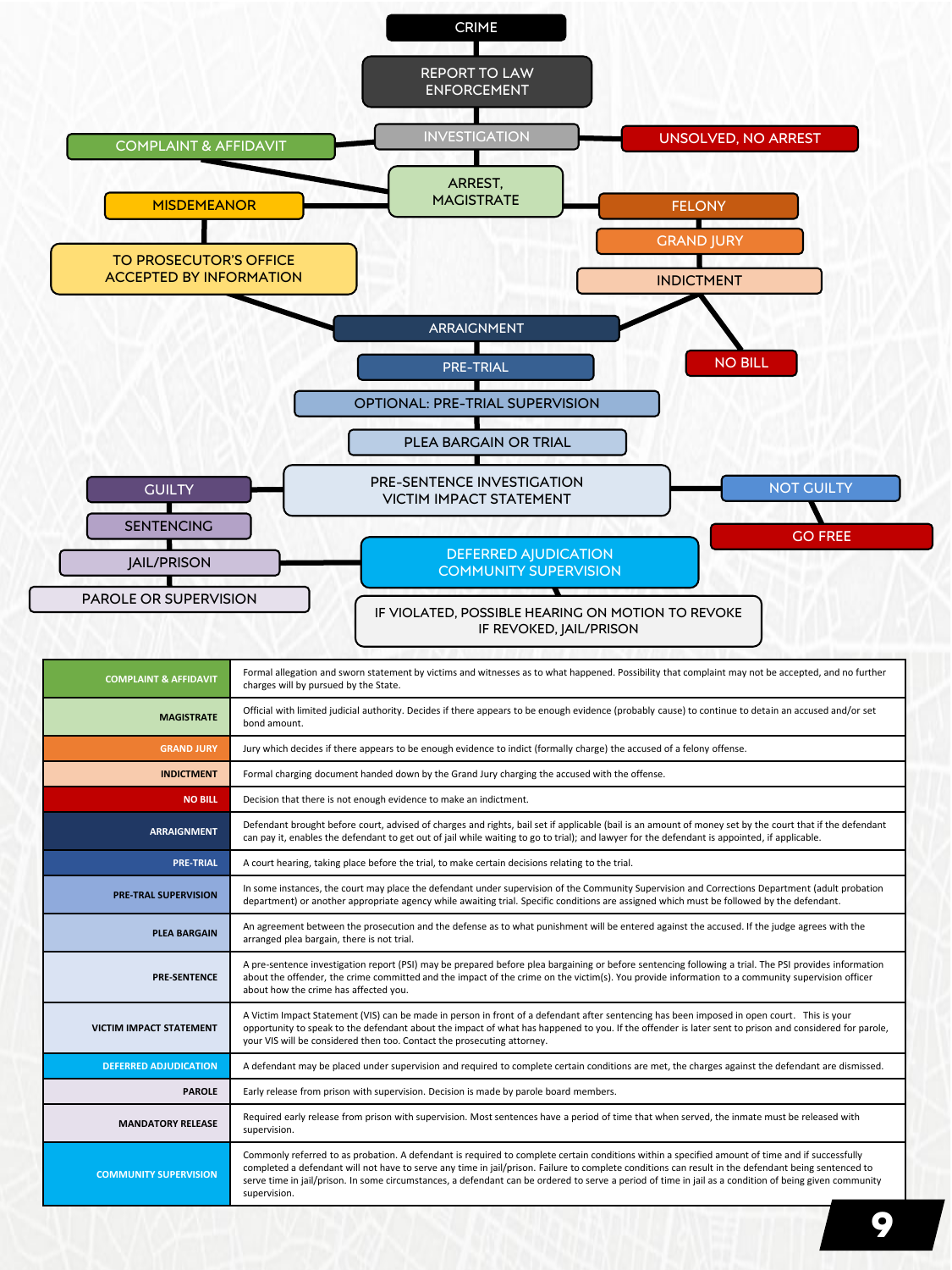# CRIME VICTIMS' COMPENSATION

*Code of Criminal Procedure, Texas Crime Victims' Compensation Act, Chapter 56B, Subchapter B*

| <b>PURPOSE:</b>         | To compensate residents of the United States who<br>suffer personal injury or death as the result of a<br>violent crime, including DWI, Failure to Stop and<br>Render Aid, and certain other vehicular crimes. |
|-------------------------|----------------------------------------------------------------------------------------------------------------------------------------------------------------------------------------------------------------|
| <b>ADMINISTERED BY:</b> | The Attorney General's Office, Crime victims'<br><b>Compensation Division, Austin, Texas</b>                                                                                                                   |
|                         | Crime Victims' Compensation<br>P.O. Box 12198 Austin, TX 78711-2198<br>www.oag.state.tx.us<br>(800) 983-9933                                                                                                   |

Crime Victims' Compensation is available to pay the amount of expense reasonably and necessarily incurred for:

- **‣** Medical, counseling, prescription and rehabilitative services;
- **‣** Partial loss of earnings, because of a disability resulting from personal injury;
- **‣** Child Care for minor children to enable a victim or spouse of a deceased victim to continue employment;
- **‣** Certain funeral and burial expenses
- Reasonable costs associated with crime scene cleanup;
- **‣** Reasonable replacement costs for clothing or bedding taken as evidence or made unusable as a result of the criminal investigation.

*\*Reimbursement for property damage or loss is not an eligible expense.*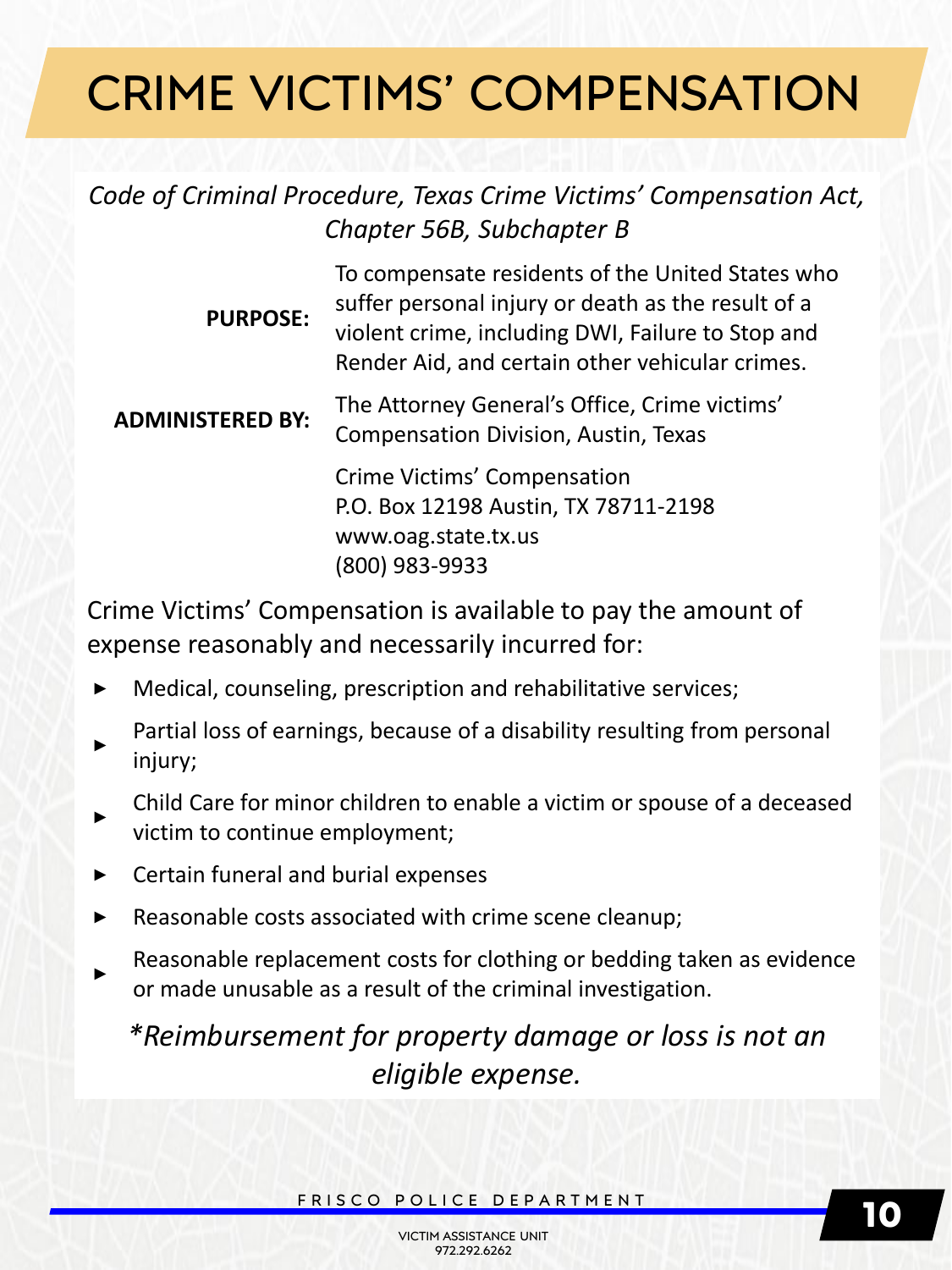# CRIME VICTIMS' COMPENSATION

In order to qualify for Crime Victims' Compensation:

- 1. The crime must be reported to law enforcement within 72 hours of the commission of the crime unless there are justified extraordinary circumstances.
- 2. Claim must be filed within one year unless good cause can be shown as to why the claim was not filed.
- 3. The victim must cooperate with law enforcement and prosecution efforts.
- $4.$  The victim must be the innocent victim of a violent crime who suffers personal injury.

Per Art. 56B.051 of the Texas Code of Criminal Procedure, an applicant for compensation under this chapter must apply in writing on a form prescribed by the attorney general. An application for compensation under this chapter must be verified and contain:

- the date on which the criminally injurious conduct occurred;
- a description of the nature and circumstances of the criminally injurious conduct;
- a complete financial statement, including:
	- ⁓ the cost of medical care or burial expenses and the loss of wages or support the claimant or victim has incurred or will incur; and
	- $\sim$  the extent to which the claimant or victim has been indemnified for the expenses under Paragraph (A) from a collateral source;
		- $\approx$  a statement indicating the extent of any disability resulting from the injury incurred;
		- $\approx$  an authorization permitting the attorney general to verify the contents of the application; and
		- $\approx$  any other information the attorney general requires.

Crime Victim's Compensation is the "payor of last resort".

The Crime Victim Assistance Program can assist you in applying for benefits from Crime Victims' Compensation (CVC). Upon request, we will provide you with the claim form, will send the claim form and required documentation to CVC, and notify service providers that a claim has been applied for and is pending. Please allow us to assist you in obtaining these benefits if you feel you may qualify.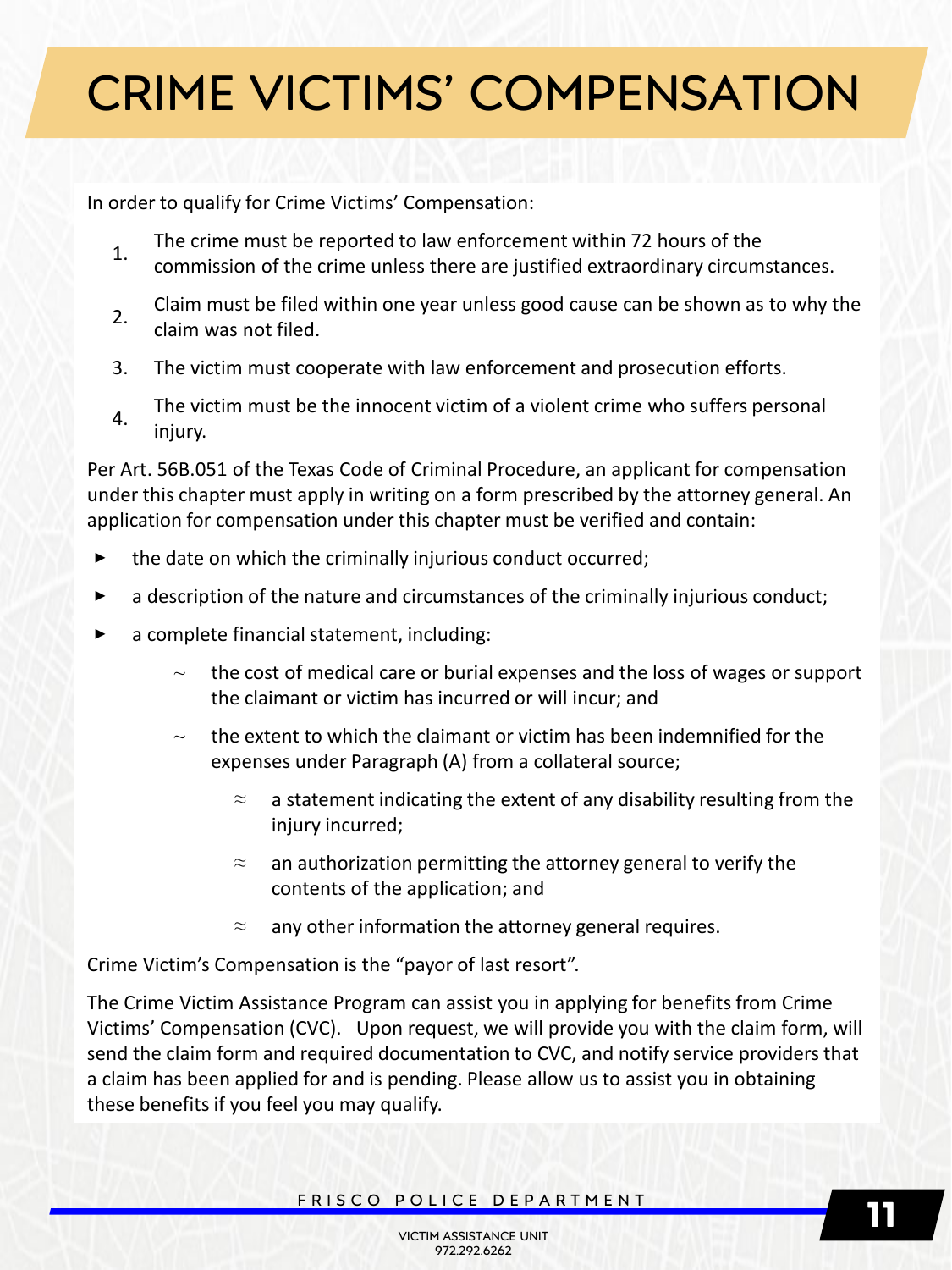# PSEUDONYMS

A victim of sexual assault, family violence, stalking, or human trafficking may choose a pseudonym to be used instead of the victim's name to designate the victim in all public files and records concerning the offense, including police summary reports, press releases, and records of judicial proceedings. A victim who elects to use a pseudonym as provided by this article must complete a pseudonym form developed under this article and return the form to the law enforcement agency investigating the offense.

A completed and returned pseudonym form is confidential and not be disclosed to any person other than a defendant in the case or the defendant's attorney, except on an order of a court of competent jurisdiction. The court finding required by subsection (g) of this article is not required to disclose the confidential pseudonym form to the defendant in the case or to the defendant's attorney.

### NOTICE TO ADULT VICTIMS OF FAMILY VIOLEN

It is a crime for any person to cause you physical injury or harm, even if that person is a member or former member of your family or household.

Please tell the investigating peace officer:

- **1.** If you, your child, or any other household resident has been injured; or
- **2.** If you feel the threat or danger will continue once the officer leaves.
- **3.** You have the right to:
	- **a.** ASK the local prosecutor to file a criminal complaint against the person committing family violence; and
	- **b.** APPLY to a court for an order to protect you (you should consult a legal aid office, prosecuting attorney, or a private attorney). You cannot be charged a fee by a court in connection with filing, serving, or entering a protective order. For example, the court can enter an order that:
		- **i.** The abuser not commit further acts of violence; the abuser not threaten, harass, or contact you;
		- **ii.** Directs the abuser to leave your household; and
		- **iii.** Establishes temporary custody of the children and directs the abuser not to interfere with the children or property.

A violation of certain provisions of court-related protection such as (i) and (ii) above may be a felony.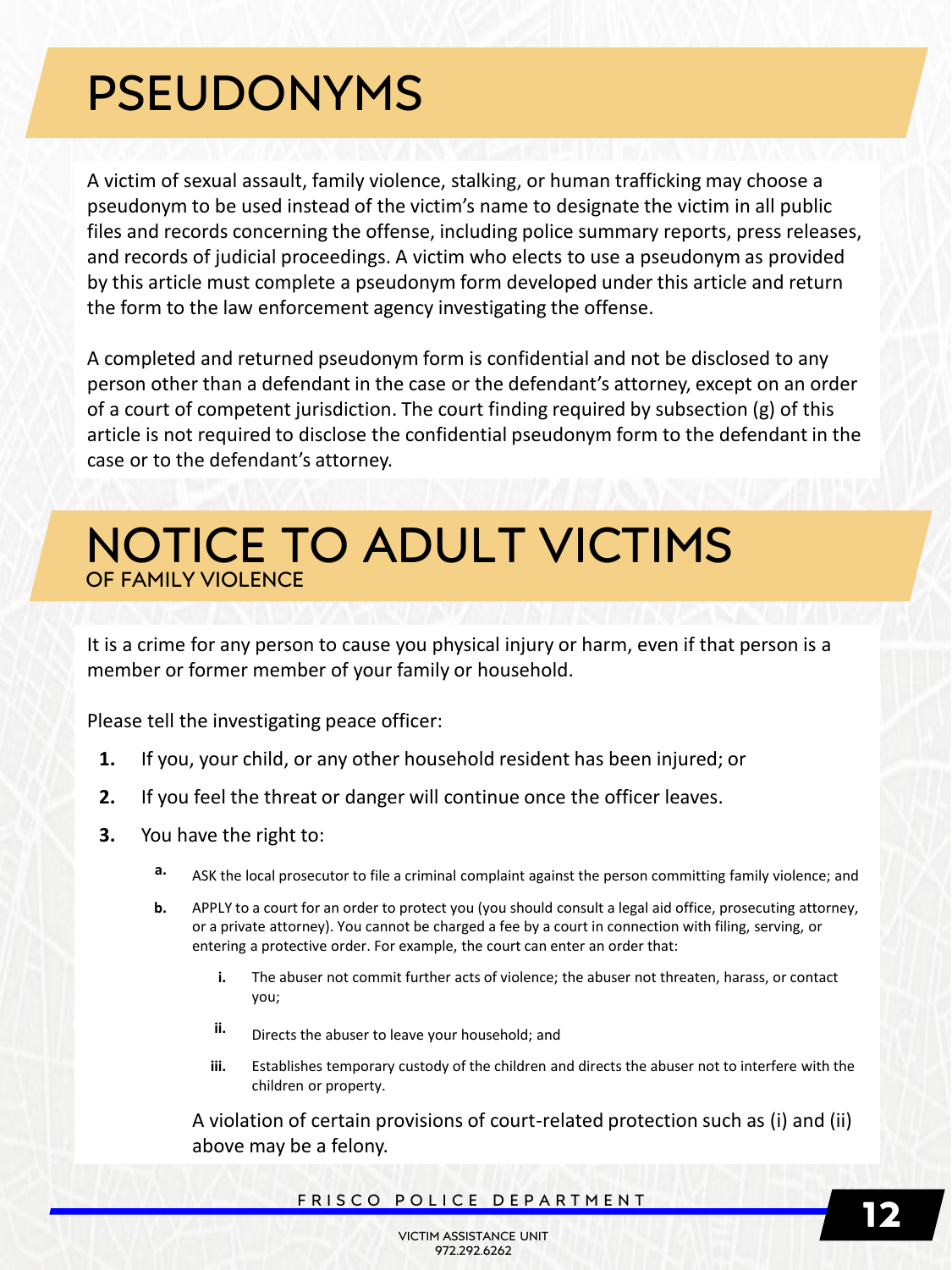## ORDERS OF PROTECTION

### EMERGENCY PROTECTIVE ORDER (EPO)

#### **What is a Magistrate's Order for Emergency Protection?**

If the abuser is arrested at the time of arraignment, the magistrate may grant an Order of Emergency Protection under his/her own motion or at the request of the victim, a guardian of the victim, a peace officer, or an attorney representing the State. The Order:

- **1.** May contain items i, ii, and/or iii listed on page 13
- **2.** Is in effect for 31 to 91 days
- **3.** Supersedes any other court order that may be in place
- **4.** Will be mandatory if there is serious bodily injury or if a weapon is used during the assault
- **5.** Can be enforced by police if violated

### PROTECTIVE ORDER

#### **What is a Protective Order?**

A Protective Order is issued by a family court, or you may obtain a Protective Order by filing an application with the District Attorney's office in the county in which you reside, the county where the offender resides, or the county where the offense occurred. If you are in the process of a divorce, your private attorney must assist you in obtaining a Protective Order. The Order:

- **1.** May contain items i, ii, and/or iii listed on page 13
- **2.** Is in effect for up to two years
- **3.** Supersedes any other court order that may be in place.
- **4.** Can be enforced by police if violated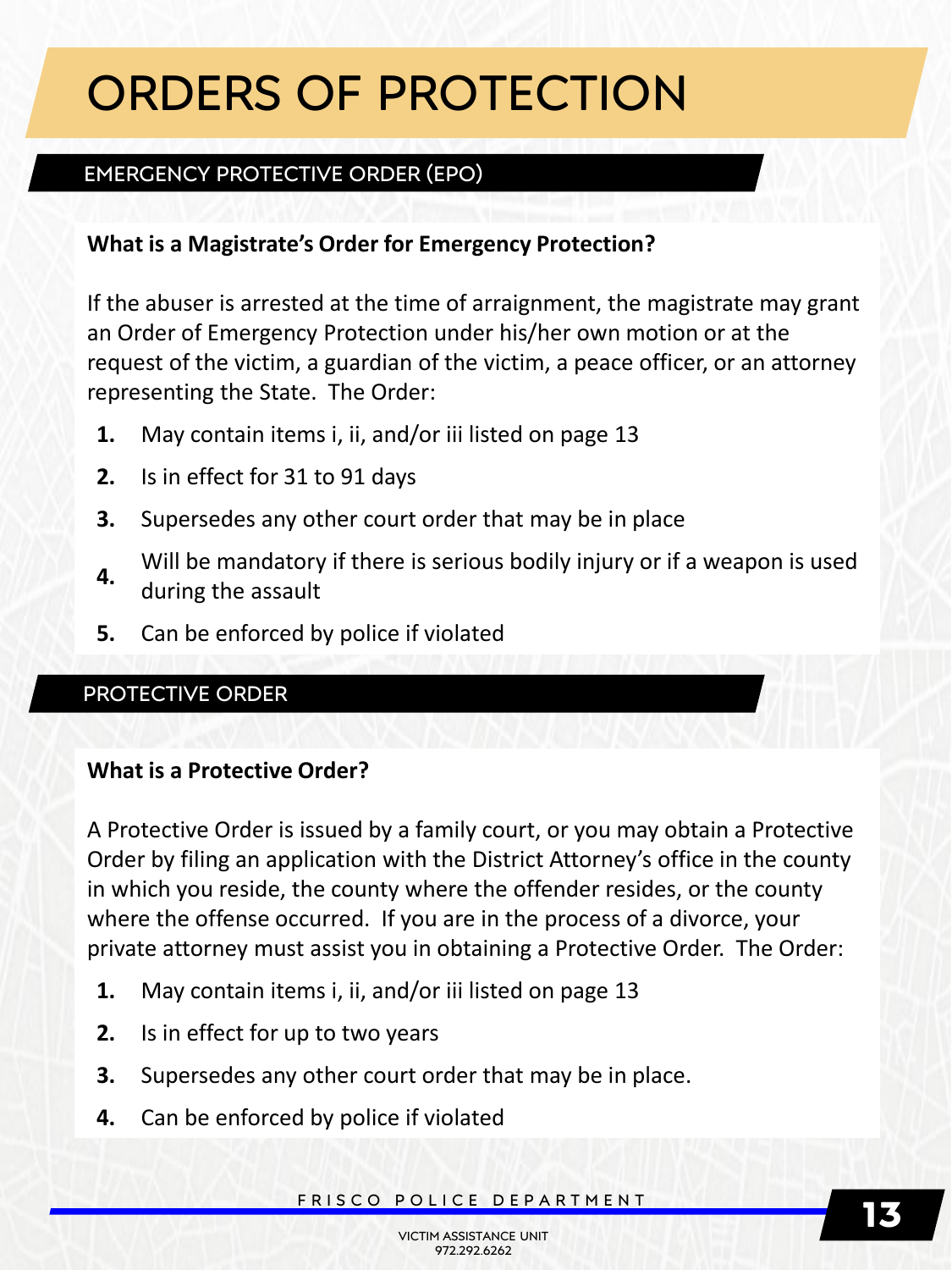## ORDERS OF PROTECTION

### WILL A PROTECTIVE ORDER PREVENT FAMILY VIOLENCE?

A Protective Order can deter violence and provide police and courts additional authority to intervene in family violence cases, but it is not a shield that truly stops the next violent act from occurring.

Most relationships become more dangerous and more violent over time, not less violent. If you feel you are in danger, please contact one of the resources listed in this brochure for further information about your options. No one deserves to be hurt.

To obtain a Protective Order from the District Attorney (of the county in which you reside) contact the number located on the front inside cover of this brochure.

> You may apply for a protective order by going to the District Attorney's Office in the county which you reside or by going to Legal Aid in the County in which you reside. You must bring a valid ID and an address where the person the Order is against can be served.

### **PROCESS**

You must be present for the court hearing. There is no application fee.

### RESTRAINING ORDER

#### **What is a Restraining Order?**

A Restraining Order is a civil order issued against a non-family member (usually in conjunction with divorce proceedings) to prevent a person from engaging in certain behaviors, i.e., having contact with the complainant, going to certain places, etc. The Restraining Order is valid for the period specified on the Order and is not enforceable by the police.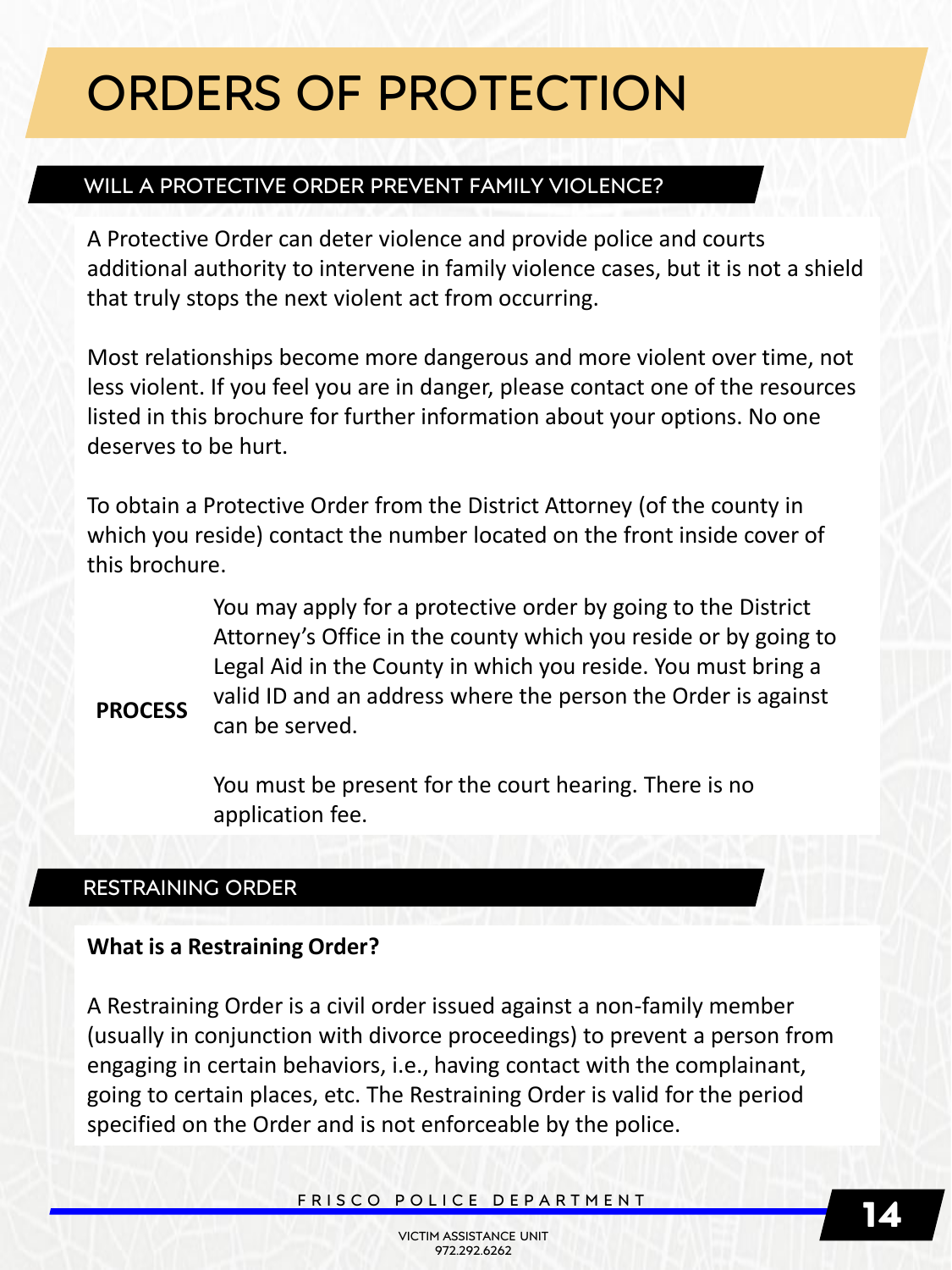# ABUSIVE BEHAVIORS

### **Has your partner:**

- **‣** Pushed, shoved, or held you against your will, kept you from leaving.
- **‣** Slapped, bit, kicked, choked, hit, punched, thrown things at you.
- **‣** Locked you out of the house, abandoned you in dangerous places.
- **‣** Refused to help you when you're sick, injured, or pregnant.
- **EXPOTECTIVE ORDER IS NOTE** Subjected you to reckless driving, forced you off the road.
	- Threatened or hurt you with a weapon or object.
	- **‣** Been jealously angry and accused you of having sex with others.
	- **‣** Raped you or forced sex after an abusive incident.
	- **‣** Ridiculed you, made fun of you, belittled you.
	- **‣** Insulted you or driven away your friends/family, isolated you.
	- **‣** Humiliated you in private or public.
	- **‣** Punished or deprived kids when mad at you, abused pets.
	- **‣** Kept you from working, controlled money.
	- **‣** Continually criticized you, shouted at you or called you names.
	- **‣** Ridiculed or insulted your beliefs, your religion, or race.
	- **‣** Manipulated you with lies or contradictions.
	- **‣** Threatened to hurt you, your family or take your kids away.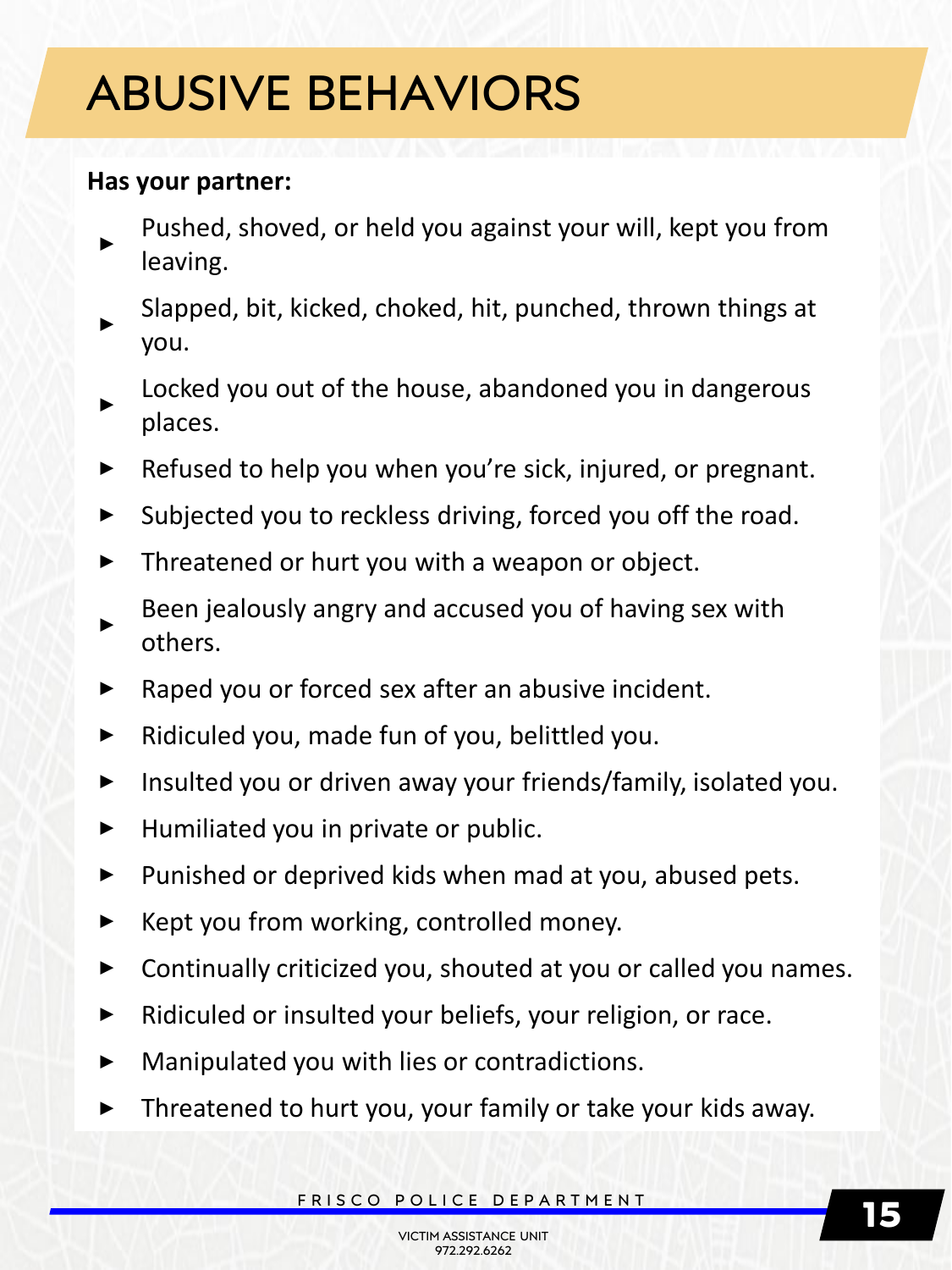## SAFETY PLANNING

Whether or not you feel able to leave an abuser, there are things you can do to make yourself and your family safer.

#### IN AN EMERGENCY

If you are at home and you are being threatened or attacked:

- **‣** Call 9-1-1 (or your local emergency number) right away for help; get the dispatcher's name
- **‣** Get to a room with a door or window to escape
- **‣** Get to a room with a phone to call for help; lock the abuser outside if you can
- **‣** Stay away from the kitchen (the abuser can find weapons, like knives, there)
- **‣** Stay away from bathrooms, closets or small spaces where the abuser can trap you.
- Think about a neighbor or friend you can run to for help
- **‣** If a police officer comes, tell him/her what happened; get his/her name & badge number
- **‣** Get medical help if you are hurt
- Take pictures of bruises or injuries
- **‣** Call a domestic violence program or shelter (some are listed here); ask them to help you make a safety plan

#### MAKE YOURSELF SAFER AT HOME

- **‣** Learn where to get help; memorize emergency phone numbers
- **‣** Keep a phone in a room you can lock from the inside or keep a cell phone with you at all times
- **‣** If the abuser has moved out, change the locks on your door and get locks to the windows
- Plan an escape route out of your home; teach it to your children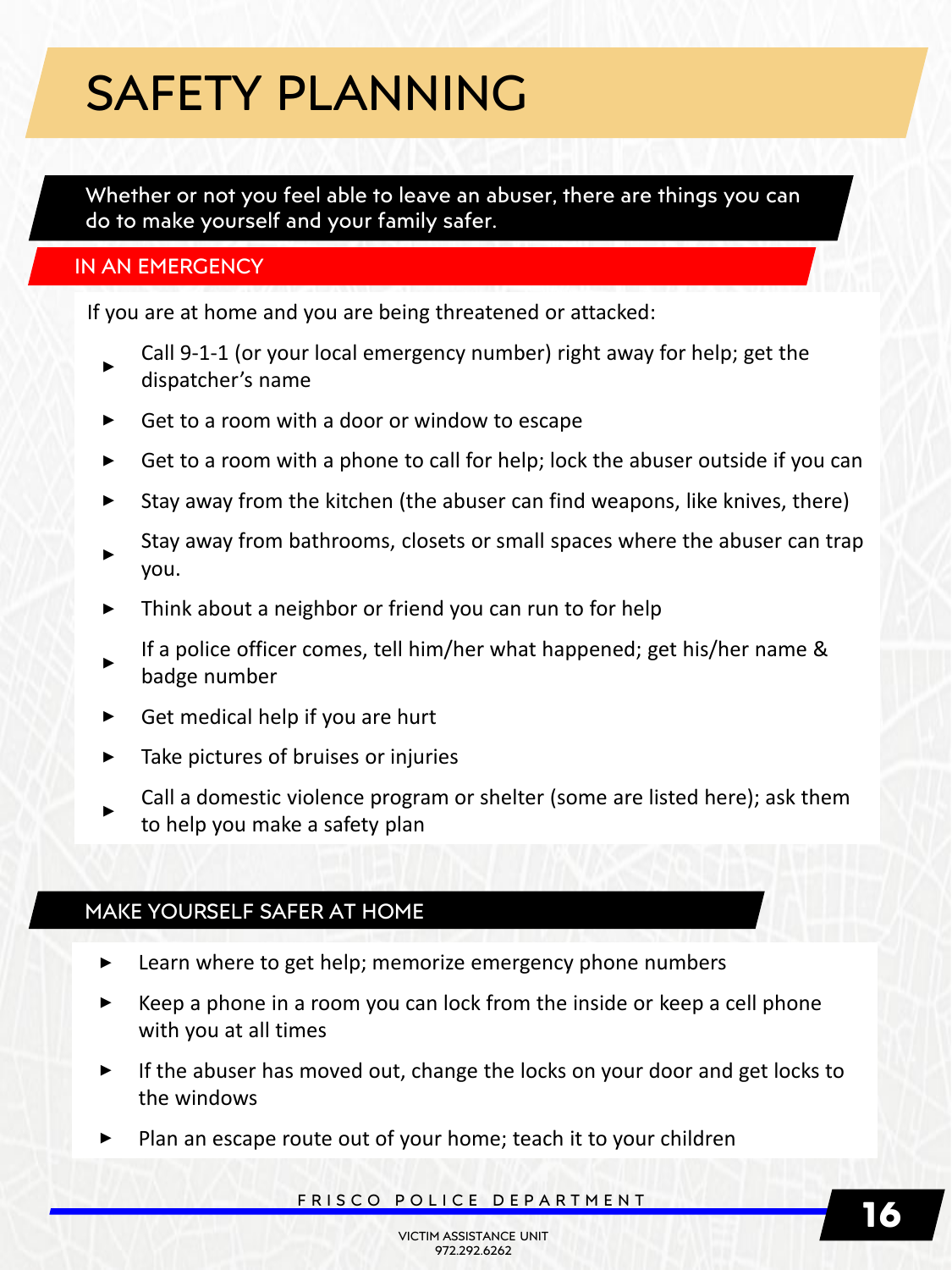# SAFETY PLANNING

### MAKE YOUR CHILDREN SAFER

- **‣** Teach them not to get in the middle of a fight and to leave if a situation gets worse; pre-determine a safe place for them to go
- **‣** Teach them who to call for help, to call 9-1-1 in an emergency, and how to give their address and phone number to the police
- **‣** Establish a safe/code word so that when you say it, they know to start the safety plan and get help
- **‣** Tell them to stay out of the kitchen
- **‣** Give the principal at school or the daycare center a copy of your court order; tell them not to release your children to anyone without talking to you first; use a password so they can be sure it is you on the phone; give them a photo of the abuser and make sure that the school knows not to give your address or phone number to ANYONE
- Make sure the children know who to tell at school if they see the abuser

### MAKE YOURSELF SAFER AT WORK

- **‣** Keep a copy of your court order at work
- **‣** Give a picture of the abuser to security and friends at work
- **‣** Tell your supervisors see if they can make it harder for the abuser to find you
- **‣** Don't go to lunch alone
- **‣** Ask a security guard to walk you to your car or the bus
- If the abuser calls you at work, save voice mail and save e- mail
- **‣** Your employer may be able to help you find community resources